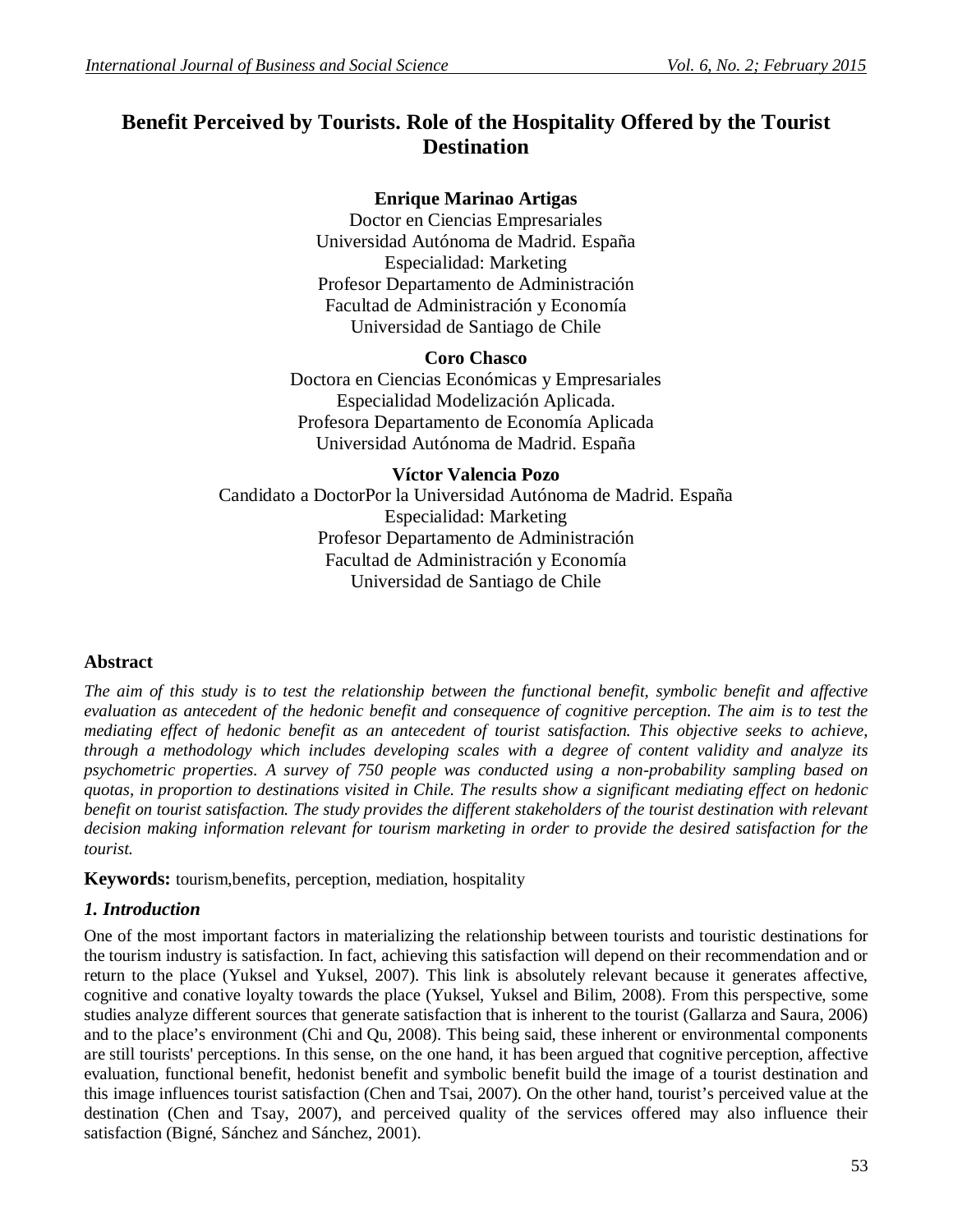From this perspective, individual satisfaction achieved through interaction with several of the place's components is a path that may lead to global satisfaction (Kozak and Rimmington, 2000). In this individual relation, tourists expect to obtain hedonic benefits (Goossens, 2000), functional benefits (Tapachai and Waryszak, 2000) and symbolic benefits (Litvin and Kar, 2003) from the tourist destination that enable them to achieve the desired state of satisfaction. From this line of reasoning, although some studies suggest that the hedonic benefit is an antecedent of satisfaction (Yuksel and Yunksel, 2007), evidence on the mediating role of this benefit as an antecedent of satisfaction, and therefore as consequence of the functional and symbolic benefit, is scarce. On the other hand, while visiting a place, tourists do not only expect benefits, but they also assess it affectively (Bigné et al., 2001). Although this assessment may have a considerable impact on satisfaction (Yuksel, 2005), there is scare evidence on the mediating effects of the hedonic benefit as an antecedent of satisfaction and consequence of affective evaluation. If the benefits and affective evaluation are not adequate, the tourist will have a cognitive perception of the place (Beerli and Martin, 2004). This perception will play an important role as antecedent of the functional benefit (Noble, Griffith and Weinberg 2005), of the symbolic benefit (Greenwald and Pratkanis, 1984) and the affective assessment (Beerli and Martin, 2004), which the tourist obtains and realizes at the place. This study proposes a causal model, where the hedonic benefit is an antecedent of satisfaction and consequence of the functional and symbolic benefits, and the affective evaluation the tourist obtains and realizes at the destination. It is also proposed that the functional and symbolic benefits and the affective evaluation are a consequence of the tourists' cognitive perception of the place.

### *2. Literature Review*

The background existing in literature of the variables that are part of this study are presented below, and include cognitive perception, functional benefit, symbolic benefit, affective evaluation, hedonic benefit and satisfaction.

### **2.1. Cognitive Perception**

Cognitive perception encompasses some processes that are related to paying attention to stimulus and events and their understanding, recalling past events, performing assessments and decision making and choosing (Mehrabian and Russell, 1974). In practice, it is the way tourists perceive physical attributes or characteristics of a tourism zone (Beerli and Martin, 2004), through the places' landscapes, attractions and built environment. From a cognitive point of view, tourist seduction is based on the beauty of architectural and natural landscapes, the comfort of the facilities and the particularity of the attractions. In fact, when destinations have an adequate level of attributes, visitors tend to develop more favorable attitudes toward the tourism destination (Yuksel and Argul, 2007).

#### **2.2. Functional Benefit**

The functional benefit is generated through the response to the individuals' cognitive needs as consequence of adaptation to their environment and may be considered as utility acquired through functional value (Babin, Darden and Griffin 1994). The functional benefit, therefore, may be acquired through experience with the main characteristics or attributes of the place (O'leary and Deegan 2003, 2005) and arises from the assumption that people, driven by the search for solutions, tend to choose the alternative with the best traits according to their needs (Babin et al., 1994). From this point of view, the tourists will obtain the best functional benefit as the destination attributes are more practical according to their needs. In general, the better the response capacity to the multiple needs expressed during the tourists' stay, the greater the impact (Sirgy and Su, 2000). In practice, the more functional the place's characteristics or attributes in relation to tourists' needs, the more attractive it will be to visit it (Hosany and Gilbert, 2010).

#### **2.3. Symbolic Benefit**

The symbolic benefit is the benefit obtained by the multiple components of the self-concept, which is largely the result of the assessment of others, whether real or not (Solomon, 1983), and it is made up of an array of representations of each person, which are linked to a particular set of social circumstances (Sirgy and Su, 2000). Traditionally, four aspects of self-concept are used to explain and predict people's behavior in the act of consuming: the real self-concept, the ideal self-concept, the social self-concept and the social ideal self-concept (Sirgy, 1982). Self-concept is the way people see themselves, while the ideal is how they would like to be. Social self-concept, in turn, is how people think other important individuals see them; the social ideal self-concept is how people would like to be seen by other important individuals (Sirgy and Samli, 1985). In this sense, tourists may choose to direct their behavior in the place toward reinforcing or improving their self-concept.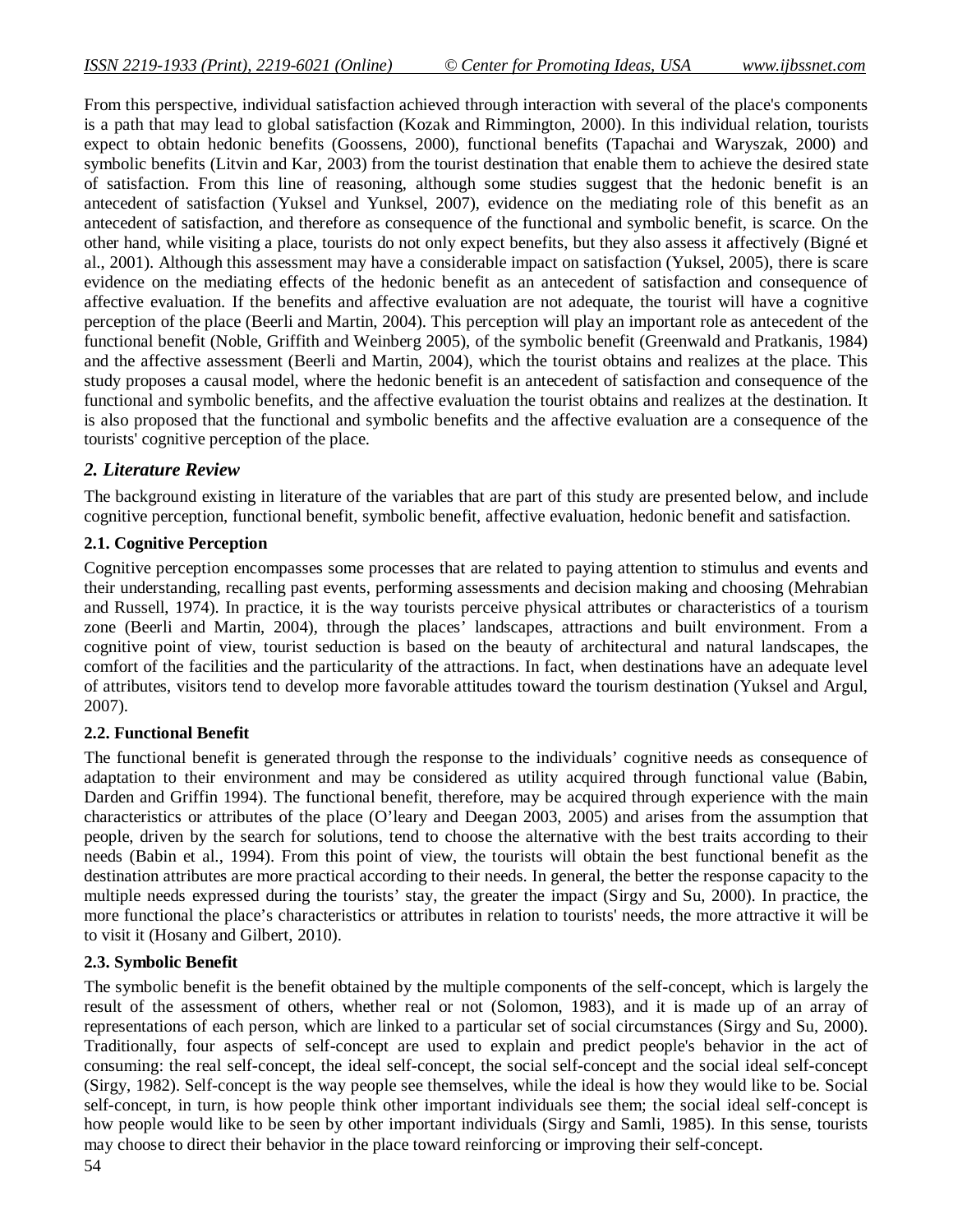Similarly, they may try to go to tourist sites that communicate a symbolic meaning to themselves and to other people (Hosany and Gilbert, 2010).

# **2.4. Affective Evaluation**

Affective evaluation is based on the basic premise of environmental psychology: people respond emotionally to different places (Mehrabian and Russell, 1974). From this perspective, affective evaluation is considered as a feeling about a certain place (Gartner, 1993) that, for some authors, depends on and is directly related to cognitive perception (Lin, Morais, Kerstetter and Hou, 2007). In this sense, better or worse cognitive perception tourists have of a place will be directly related with better or worse affective evaluation they make of it (Hong, Kim, Jang and Lee, 2006). This way, how tourists perceive access paths, facilities, landscapes, will influence the affective evaluation they make in their interaction with the tourist site.

### **2.5. Hedonic Benefit**

Hedonic benefit is that which arises as a result of psycho-sensorial experiences, especially from the need for stimulation and seeking sensations (Hirschman and Holbrook, 1982). From this perspective, the hedonic benefit is the pleasure obtained through an experience with the service, associated to people's fantasies and feelings (Holbrook and Hirschman, 1982), therefore, it represents global multi-sensorial experiences. These multisensorial images are activated by stimulating different senses of the organism. As tourist sites are essentially aesthetic and depend on recognition through visual stimuli, tourists' first visual contact with the place's landscape is very important. On the other hand, tourist sites are places that are a mix of tourist products and services (Buhalis, 1999), full of events, that stimulate different senses in the visitor, with the sole purpose of offering pleasurable sensorial experiences. Therefore, the better the tourists' multi-sensorial experiences, the greater the pleasure experienced during their stay at the place (Snepenger, Snepenger, Dalbey and Wessol, 2007).

### **2.6. Satisfaction**

The traditional disconfirmation paradigm (Oliver, 1981), one of the currents most commonly used by researchers, defines customer satisfaction as the result of an assessment that compares performance, according to customers' perception, with their expectations and wishes (Bassi and Guido, 2006). In the same line, satisfaction may be defined as an equation in which the experience was at least as good as it was supposed to be (Ryu, Han and Kim 2008). It may also be defined as an assessment of the benefits received by tourists at the site (Yoon and Uysal, 2005). Thus, it may be considered a subjective opinion based on the assessment made by tourists after having lived an experience at the tourist site. Tourist satisfaction is based on the benevolence of the relationship between the expectations they have at the site (Churchill and Suprenant, 1982) and the relative performance perceived through the experience in it. In general, it is the result of the comparison between previous images tourists have formed of the site and what they obtain during the visit to it (Chon 1989).

# *3. Hypothesis*

# **3.1. Cognitive Perception-Functional Benefit**

Having a positive cognitive perception of the place is very important for tourists to obtain the expected functional benefit. This hypothesis arises because, from a marketing perspective, the functional benefit is predominantly instrumental and cognitive in nature to the customer (Noble, Griffith and Weinberber, 2005). Moreover, literature shows that the functional benefit may arise in response to one of the tourist's cognitive needs (Babin, Darden and Griffin, 1994). In this regard, positive cognitive perception of the place's attributes and components may lead to better functional benefits for the tourist. From this perspective, the following hypothesis may be stated:

**H1:** The better the cognitive perception of a tourist site, the greater the functional benefit for the tourist.

# **3.2. Cognitive Perception- Symbolic Benefit**

An excellent cognitive perception of the destination is of particular importance for the tourist to achieve the desired symbolic benefit. Literature demonstrates that obtaining the customer's symbolic benefit may be cognitive in nature (Greenwald and Pratkanis, 1984). In this sense, each one of the self-concept representations depends on the tourists' cognitive perception of the place (Anderson and Bower, 1974), so they are able to recreate this selfconcept not only from what they know, but also from what they are about to know (Markus and Wurf, 1987). Thus, the tourists' positive cognitive perception of the place will stimulate the expected symbolic benefit.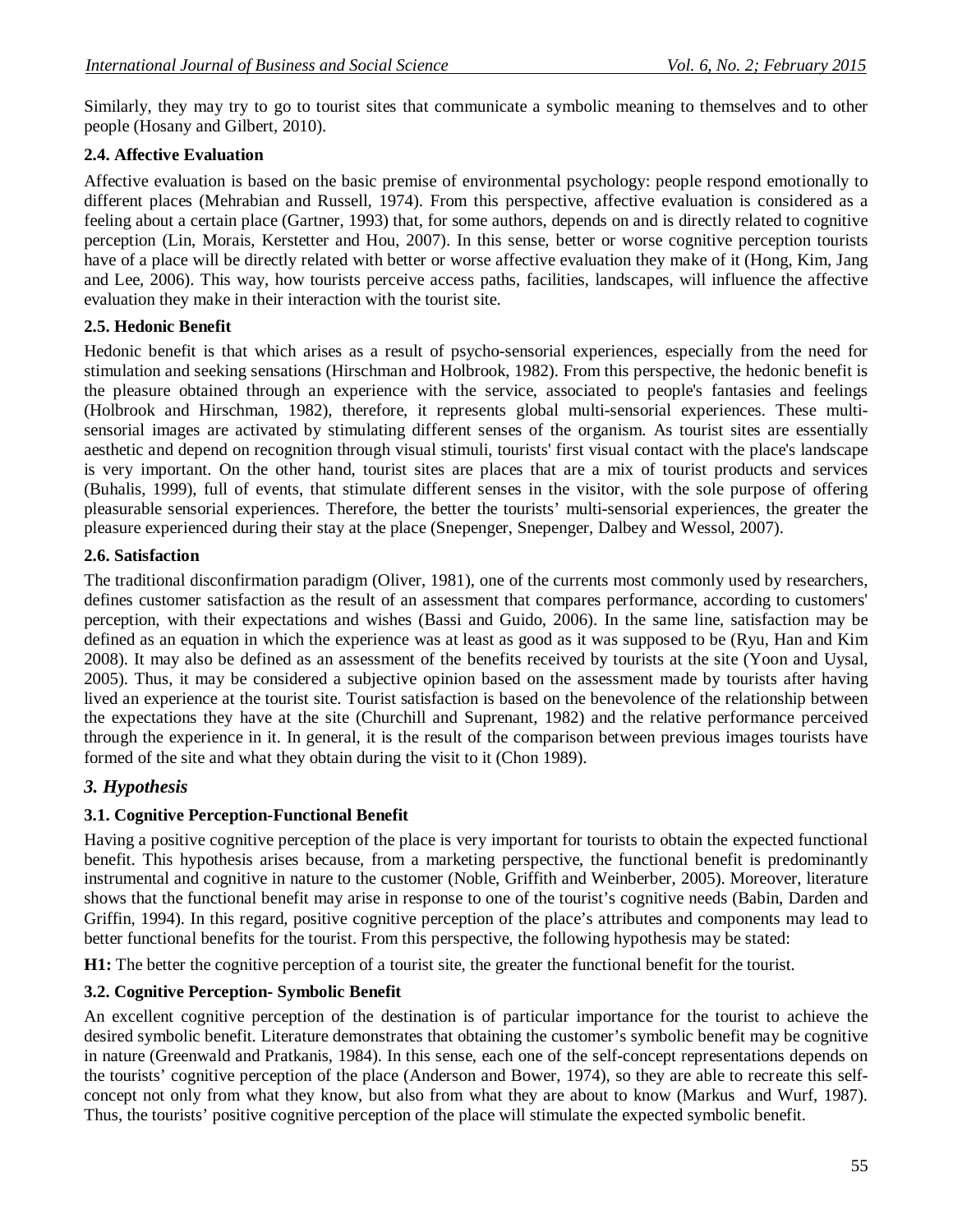From this point of view, the following hypothesis may be suggested:

**H2:** The better the cognitive perception of a tourist site, the greater the symbolic benefit for the tourist.

### **3.3. Cognitive Perception – Affective Evaluation**

Having an optimum cognitive perception of the place is pivotal for tourists to accurately perform an affective assessment of it. From the perspective of tourism, tourist cognitive perception is an antecedent of the affective representation they create of the place (Beerli and Martín, 2004) and it will have a positive effect on the affective evaluation of the destination (Lin et al., 2007). Literature has revealed that this perception is a very important antecedent of the affective evaluation visitors make of the tourist site (Baloglu and Brinberg, 1997). Thus, the tourists' positive cognitive perception of the destination will depend on the affective evaluation they make of the place. Based on these statements, it is possible to propose the following hypothesis:

**H3:** The better the cognitive perception of a tourist site, the better the affective evaluation by the tourist.

### **3.4. Functional Benefit – Hedonic Benefit**

By obtaining the expected functional benefit, the tourist will have more options of receiving the desired hedonic benefit. It has been argued that the functional benefit is positively related to the hedonic benefit acquired by the client (Babin, Chebat and Michon, 2004). In fact, it is an antecedent of the hedonic benefit conferred to the tourist at the place (Dhar and Wertenbroch, 2000). In this sense, achieving the desired functional benefit will be decisive in obtaining the hedonic benefit expected by the tourist while visiting the place (Khan, Dhar and Wertenbroch, 2004). This way, the disposition of the destination's attributes and components aimed toward meeting the tourists' requirements are the base for attaining the desired hedonic benefit. From this point of view, the following hypothesis may be suggested:

**H4:** The greater the functional benefit obtained tourists at the tourism destination, the greater their desired hedonic benefits.

### **3.5. Symbolic Benefit – Hedonic Benefit**

Obtaining the desired symbolic benefit may contribute significantly in obtaining the hedonic benefit expected by the tourist. The hedonic consumption process may be activated though the clients' symbolic consumption (Hirschman and Holbrook, 1982). In this regard, symbolic signals may generate multi-sensorial images (Solomon, 1983) as part of the tourists' leisure experience. Therefore, the nature of the symbolic consumption experiences is an antecedent of the hedonic benefit that may be attained by tourists while visiting a place (Holbrook and Hirshman, 1982). This way, a destination that interprets tourists' symbolic signals will contribute to achieving the expected hedonic benefit. From this perspective, the following hypothesis may be stated:

**H5:** The greater the symbolic benefit obtained by tourists at the tourism destination, the greater their desired hedonic benefits.

#### **3.6. Affective Evaluation – Hedonic Benefit**

Performing a good affective evaluation at the tourism destination is an antecedent that enables tourists to obtain the expected hedonic benefit. It has been argued that the affective evaluation directly influences how the hedonic benefit may be obtained by the consumer during the process of choosing a product or service (Babin and Attaway, 2000). Here, emotions are the main mechanisms for creating hedonic value for the customer (Babin and Attaway, 2000). The affective source of consumer experience is crucial in order to obtain the expected hedonic benefit (Holbrook and Hirschman, 1982) by tourists while visiting a destination. A place with a positive affective evaluation will contribute to obtaining the tourists' desired hedonic benefit. From this point of view, the following hypothesis may be suggested:

**H6:** The better the affective evaluation of a tourist site, the greater the hedonic benefit obtained by the tourist.

#### **3.7. Hedonic Benefit - Satisfaction**

From the point of view of tourism, the ultimate aim of tourists' leisure experiences is to obtain the desired hedonic benefit as the main antecedent of their satisfaction. According to Babin et al., (2005), the hedonic benefit has a significant positive effect on the client's satisfaction. Therefore, the hedonic nature of the consumption experiences is an antecedent of the satisfaction that may be attained by tourists while visiting a place (Ladhari, 2006).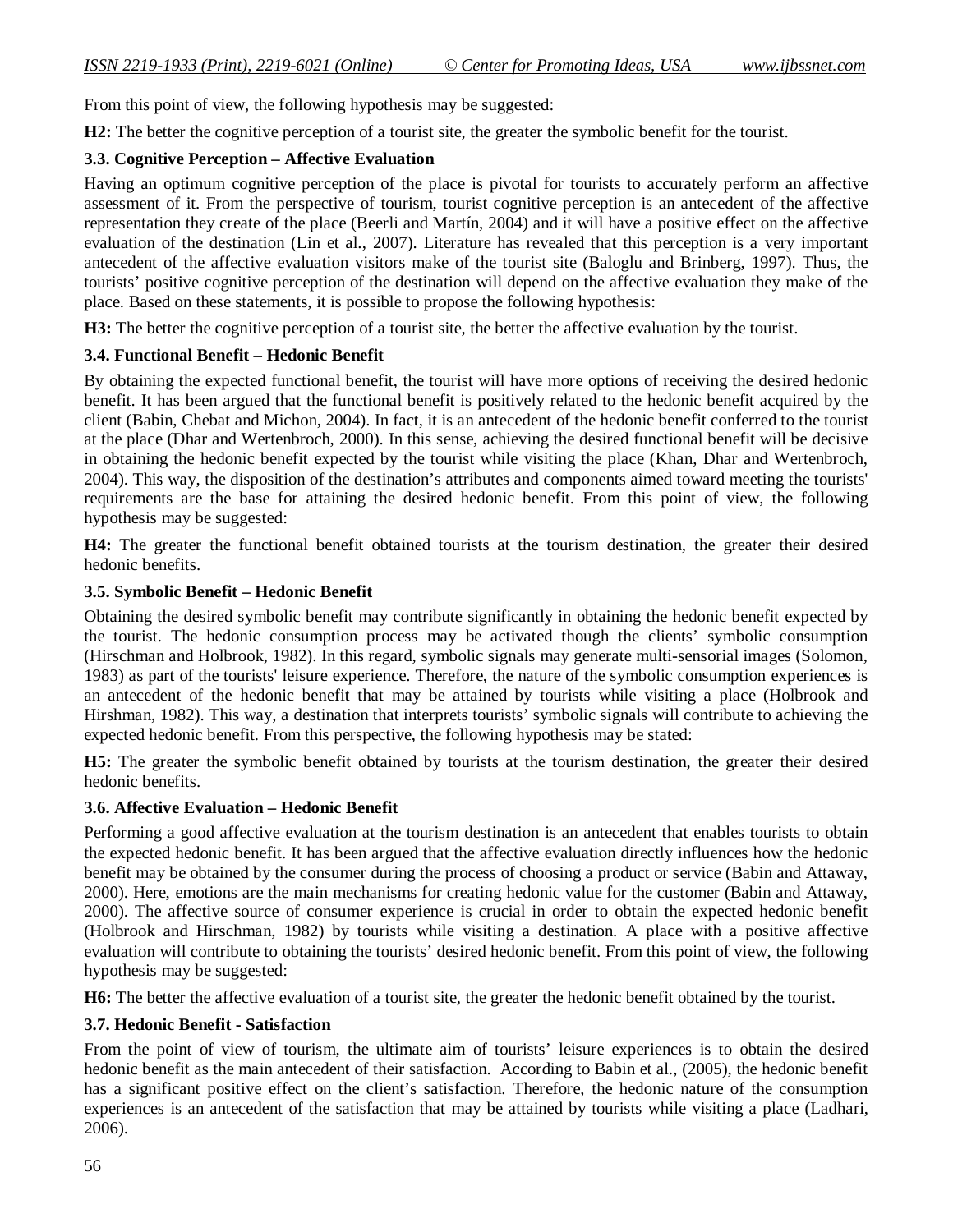In fact, the tight link with the hedonic benefit as an antecedent of satisfaction has been demonstrated (Yuksel and Yuksel 2007). Therefore, a place with the necessary attributes and components for tourists to obtain the hedonic benefit they expect will help them reach their desired satisfaction. From this perspective, the following hypothesis may be stated:

**H7:** The greater the hedonic benefit obtained by tourists at the tourism destination, the greater their level of satisfaction

### *4. Methodology*

### **4.1. Scale Construction, Survey Design and Data Collecting**

In order to identify the best scales to measure the different causal relationships proposed in this study with a good degree of reliability, validity and dimensionality, a process was developed at different stages (Deng and Dart, 1994). The first stage was to build scales with a degree of content validity. To this end, an exhaustive literature analysis was conducted, considering scales built in several previous studies: Beerli and Martín, (2004); Chi and Qu, (2008); Baloglu and Brinberg, (1997); Walmsley and Young, (1998); Babin and Darden, (1995); Park, (2004); Chitturi, Raghunathan and Mahajan, (2008); Sirgy, Grewal, Mangleburg, Park, Chon, Claiborne, Johar, and Berkman, (1997); Kim, Forsythe, Gu and Moon, (2002); Babin, Darden and Griffin, (1994); Babin and Darden, (1995); Mathwick, Malhotra and Rigdon, (2001) and Oh, Fiore and Jeoung, (2007). Later, a study of critical incidents was conducted, where people were requested to describe the factors that were part of the analyzed constructs. In the study, 40 people were selected through a non-random convenience sample. With these procedures, prior scales for affective assessment, functional benefit, symbolic benefit, cognitive perception, hedonic benefit and satisfaction were obtained. Subsequently, a second depuration process was conducted following the procedure recommended by De Wulf and Odekerken-Schröder, (2003). In practice, a series of focus groups were conducted, made up of habitual tourist from different areas of Chile, and also different interviews were held with tourism experts and sales executives from tourism agencies. These analyses enabled, on one hand, to add indicators that best reflected each of the dimensions within the context of the study, and on the other, to reassess and/or eliminate indicators that were conflicting or redundant. Specifically, for this analysis, a modification of the method by Zaichkosky, (1985) was used. Each expert was required to qualify each of the items according to their dimension, considering three alternatives: clearly representative, somewhat representative and unrepresentative. Finally, it was decided to keep the items that had a high level of consensus (Lichtenstein, Netemeyer and Burton, 1990). With these analyses, the scales used (see Figure 1) to elaborate the survey were obtained.



#### **Figure 1: Causal Relations Results**

In the second stage, the final questionnaire was elaborated. With this preliminary quantitative questionnaire, a pretest was conducted on a random sample of 40 people.

**Pcog:** Cognitive Perception; **Bfun**: Functional Benefit; **Bsim**: Symbolic Benefit; **Eafe:** Affective Evaluation; **Bhed:** Hedonic Benefit; **Sat**: Satisfaction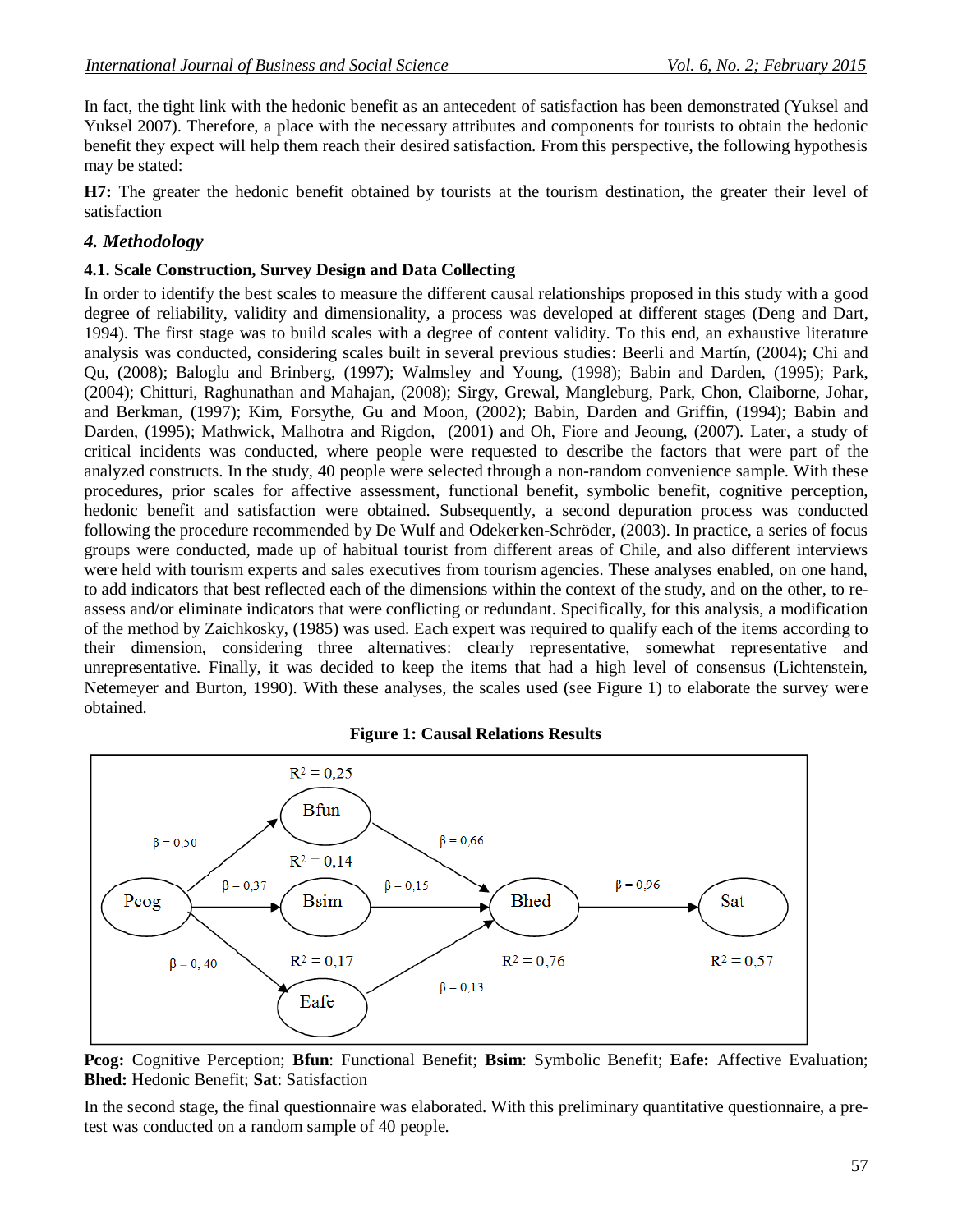Subsequently, with this data, an exploratory factor analysis was performed, calculating the Cronbach's Alpha for each of the dimensions. With this prior analysis, the existence of each of the dimensions resulting from the preceding analysis was confirmed. The items were written as statements and were to be answered using a Likert 7 point scale. They were all written in such a way they could be understood and responded by all respondents. In the third stage, data was collected. The survey was administered to a total of 750 people, considering the last tourist destination they spent the night as reference. A non-random quota sampling was used, in proportion to tourist destination sites visited in Chile according to the National Tourism Service (SERNATUR, for its name in Spanish), whose data is presented in Table 1. The surveys were applied during the months of May and June, 2009, in Chilean cities such as Santiago, Arica, Iquique, La Serena, Viña del Mar, Curicó, Talca, Concepción and Temuco.

**Table 1: Sampling**

| Table 1: Sampling               |                                                       |                                            |                   |               |  |  |  |
|---------------------------------|-------------------------------------------------------|--------------------------------------------|-------------------|---------------|--|--|--|
|                                 | <b>Tourist Sites with Most Overnight Stays Summer</b> |                                            | <b>This Study</b> |               |  |  |  |
| <b>Destinations</b>             | <b>Types of Destinations</b>                          | <b>Percentage of Visits No. of Surveys</b> |                   | $\frac{6}{6}$ |  |  |  |
| Valparaíso and Viña del Mar     |                                                       |                                            |                   |               |  |  |  |
| La Serena and Coquimbo          |                                                       |                                            |                   |               |  |  |  |
| Valparaíso                      | <b>Beaches</b><br>36%                                 |                                            | 270               | 36%           |  |  |  |
| Concepción                      |                                                       |                                            |                   |               |  |  |  |
| Algarrobo-Santo Domingo         |                                                       |                                            |                   |               |  |  |  |
| Calafquén                       |                                                       |                                            |                   |               |  |  |  |
| Panguipulli and Ranco           | Lagos                                                 |                                            |                   |               |  |  |  |
| Villarrica and Pucón            |                                                       | 25%                                        | 187               | 25%           |  |  |  |
| <b>Budi and Temuco</b>          |                                                       |                                            |                   |               |  |  |  |
| Llanquihue and Todos los Santos |                                                       |                                            |                   |               |  |  |  |
| Santiago and Farellones         |                                                       |                                            |                   |               |  |  |  |
| Salto del Laja and Antuco       |                                                       |                                            |                   |               |  |  |  |
| Chillán and Las Trancas         |                                                       |                                            |                   |               |  |  |  |
| Chiloé                          | <b>Other Tourist Attractions</b>                      | 39%                                        | 293               | 39%           |  |  |  |
| Valdivia                        |                                                       |                                            |                   |               |  |  |  |
| Rancagua and Cachapoal Valley   |                                                       |                                            |                   |               |  |  |  |
| La Campana National Park        |                                                       |                                            |                   |               |  |  |  |
| Elqui Valley                    |                                                       |                                            |                   |               |  |  |  |
| <b>Total</b>                    |                                                       | 100%                                       | 750               | 100%          |  |  |  |

### **4.2. Psychometric Data Analysis**

With the resulting data, a psychometric analysis was performed to obtain scales with adequate reliability, validity and dimensionality. To this end, an exploratory factor analysis, confirmatory factor analysis (SEM) and several reliability analyses using Cronbach's Alpha, Construct Reliability and Variance Extracted (AVE). In order to identify the components that did not adhere to their dimension, factor analysis was performed on the main components using "Varimax" rotation (Hair, Anderson, Tatham and Black, 1998). According to this procedure, it was not necessary to eliminate the analyzed scale indicators (see Table 2), because they all had a good degree of unidimensionality, with factor loadings comfortably exceeding 0.4 (Larwood, Falbe, Kriger and Miesing, 1995).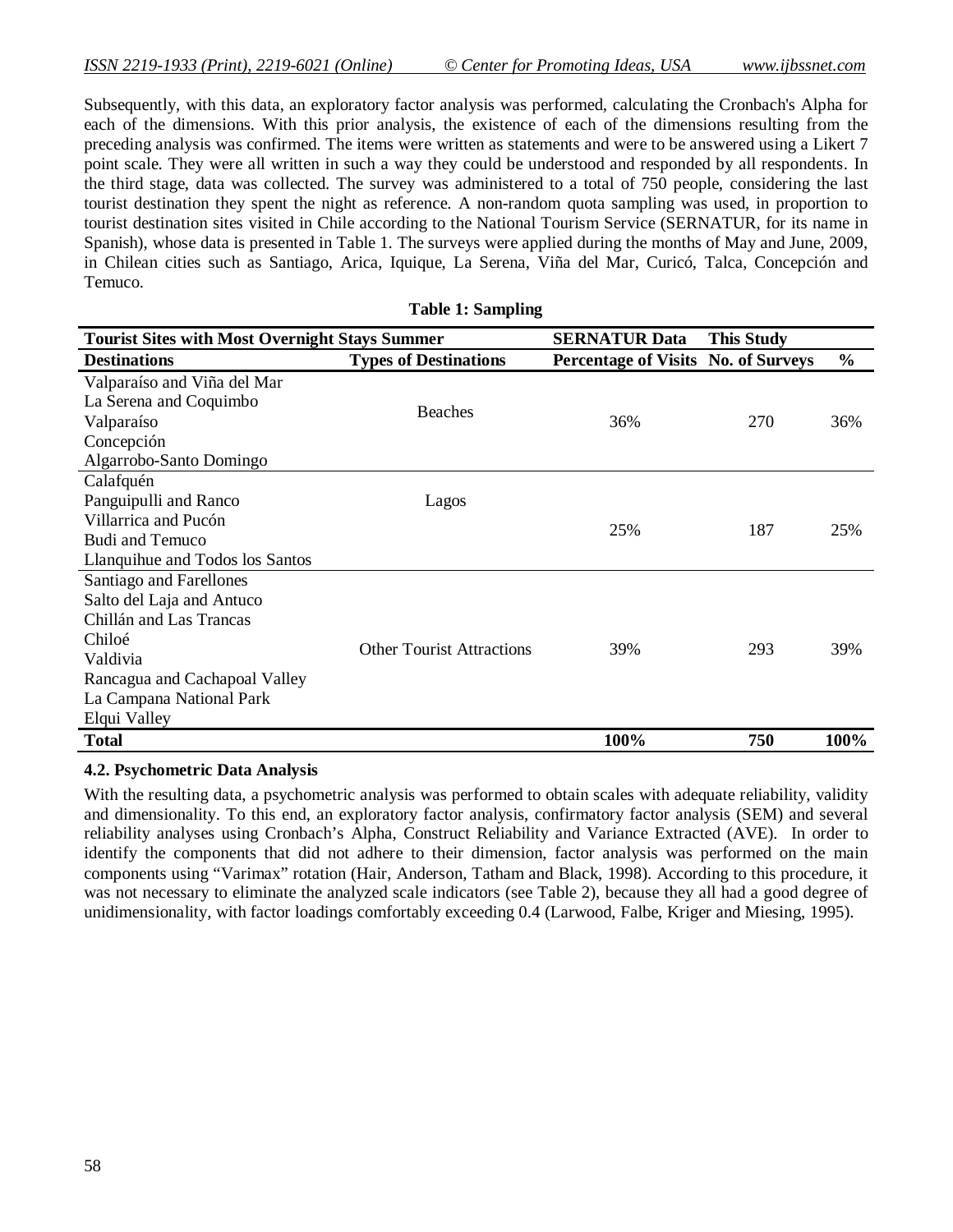| Sub-scale                                     | <b>Variable</b>     | Factorial<br>weigh | <b>Explained</b><br>Variance (%) | <b>Intrinsic</b><br><b>Value</b> |
|-----------------------------------------------|---------------------|--------------------|----------------------------------|----------------------------------|
|                                               | Sat1                | 0.82               | 73.76                            | 3.69                             |
|                                               | Sat2                | 0.87               |                                  |                                  |
| Satisfaction                                  | Sat <sub>3</sub>    | 0.88               |                                  |                                  |
|                                               | Sat4                | 0.84               |                                  |                                  |
|                                               | Sat <sub>5</sub>    | 0.88               |                                  |                                  |
|                                               | Cogin1              | 0.85               |                                  |                                  |
| Cognitive perception of facilities            | Cogin2              | 0.83               | 72.16                            | 2.17                             |
|                                               | Cogin3              | 0.87               |                                  |                                  |
|                                               | Cogma1              | 0.79               | 75.59                            | 2.27                             |
| Cognitive perception of the environment       | Cogma2              | 0.91               |                                  |                                  |
|                                               | Cogma3              | 0.90               |                                  |                                  |
|                                               | Cogeyr1             | 0.86               |                                  | 3.03                             |
|                                               | Cogeyr2             | 0.88               |                                  |                                  |
| Cognitive perception of events and recreation | Cogeyr3             | 0.91               | 75.64                            |                                  |
|                                               | Cogeyr4             | 0.83               |                                  |                                  |
|                                               | Eafe1               | 0.89               | 72.46                            | 2.90                             |
|                                               | Eafe2               | 0.87               |                                  |                                  |
| <b>Affective Evaluation</b>                   | Eafe3               | 0.76               |                                  |                                  |
|                                               | Eafe4               | 0.88               |                                  |                                  |
|                                               | Bfun1               | 0.86               | 73.55                            |                                  |
|                                               | Bfun2               | 0.91               |                                  |                                  |
| <b>Functional Benefit</b>                     | Bfun3               | 0.86               |                                  | 2.94                             |
|                                               | Bfun4               | 0.80               |                                  |                                  |
|                                               | Bsim1               | 0.88               | 74.97                            | 2.99                             |
|                                               | Bsim2               | 0.90               |                                  |                                  |
| Symbolic Benefit                              | Bsim <sub>3</sub>   | 0.89               |                                  |                                  |
|                                               | Bsim4               | 0.79               |                                  |                                  |
|                                               | Hedav1              | 0.88               | 74.85                            | 2.99                             |
| Hedonic Benefit of Visual Attractions         | Hedav2              | 0.89               |                                  |                                  |
|                                               | Hedav <sub>3</sub>  | 0.86               |                                  |                                  |
|                                               | Hedav4              | 0.83               |                                  |                                  |
|                                               | Hedesp1             | 0.79               | 69.51                            |                                  |
| Hedonic Benefit of Recreation                 | Hedesp2             | 0.88               |                                  | 2.78                             |
|                                               | Hedesp3             | 0.81               |                                  |                                  |
|                                               | Hedesp4             | 0.85               |                                  |                                  |
|                                               | Hedesc1             | 0.84               |                                  |                                  |
| Hedonic Benefit for Escaping the routine      | Hedesc2             | 0.91               | 68.18                            | 2.04                             |
|                                               | Hedesc <sub>3</sub> | 0.89               |                                  |                                  |

### **Table 2: Exploratory Factorial Analysis of Scales**

Considering the different scales included in this study, a Confirmatory Factor Analysis (CFA) was carried out, through a structural equation model, to verify if the indicators or variables were adequate to achieve a good fit of the model. The three criteria proposed by Jöreskog and Sörbom, (1993) were considered. Statistic package SPSS AMOS.19 was used for this process. For this analysis, no indicators according to any of the three criteria were eliminated. The fit indices of the CFA were acceptable: IFI 0901; CFI 0.900; RMSEA 0.066; Normed  $\chi^2$  4.2. Once the optimal model was verified, the reliability of each of the scales included in this study was verified.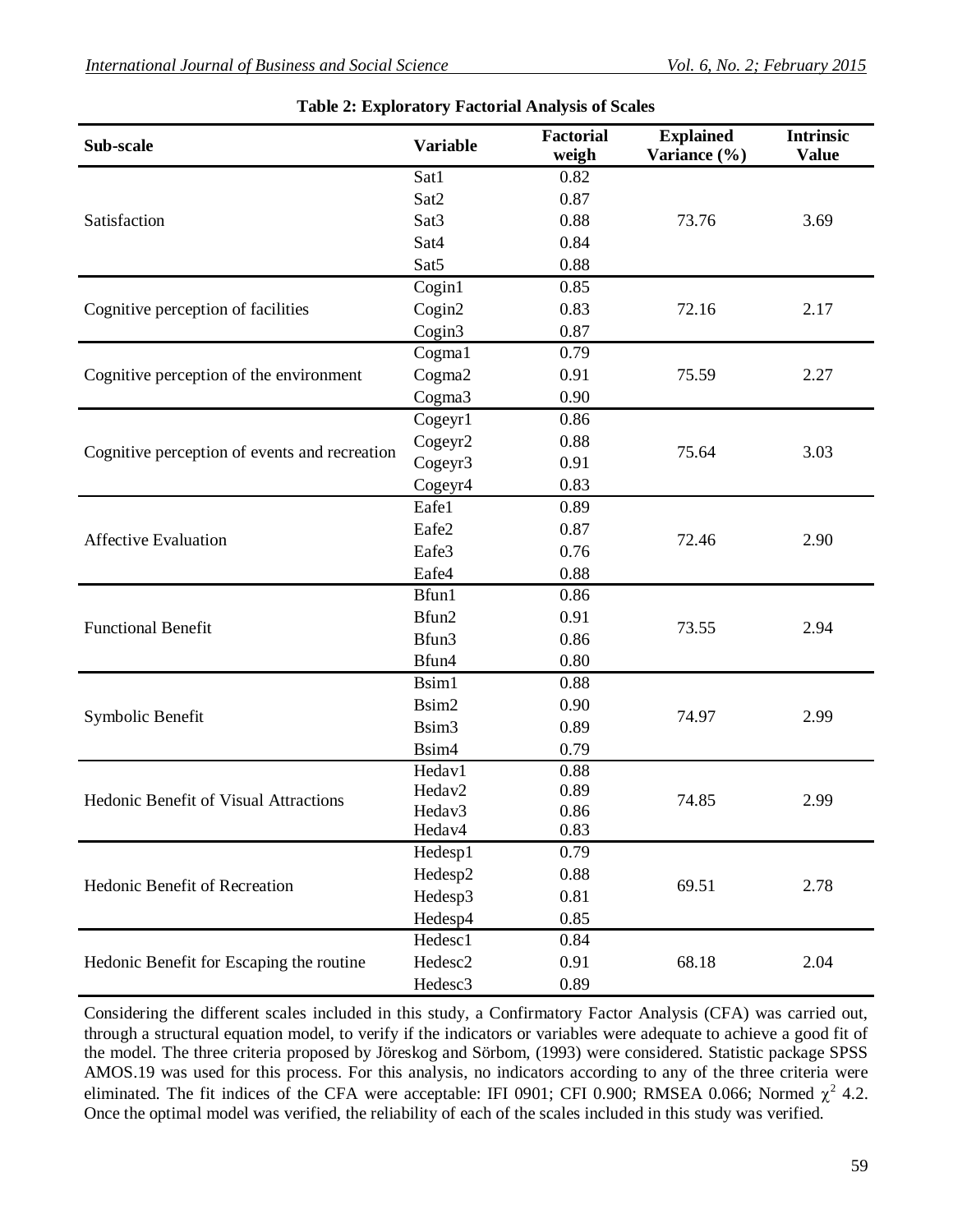Three test were applied for this: Cronbach's Alpha (limit 0.7), Composite Reliability Construct (limit 0.7) (Joreskog 1971), and Variance Extracted Analysis (limit 0.5) (Fornell and Larcker 1981). The results show that in all the cases the established minimum reliability parameters are met. Finally, content validity and construct validity were verified. The scales included in this analysis show an adequate degree of content validity because a deep literature review and a study of critical incidents with tourist were carried out. Later, the scale was rectified through focus groups and in-depth interviews with different tourism agency experts and business executives. On the other hand, in order to comply with construct validity, the rectified proposed scale was analyzed to verify if convergent validity and discriminatory validity were confirmed. Convergent validity was confirmed by observing that all standardized coefficients of the confirmatory factor analysis were statistically significant at 0.01 and over 0.5 (Bagozzi and Yi, 1988). To test discriminatory validity, the trust interval test (Anderson and Gerbing, 1988) was used. This test is to construct resulting trust intervals of the correlations between the different latent variables that make up the confirmatory factor analysis. According to this test, the model has discriminatory validity, because none of the trust intervals was equal to 1. Therefore, with this background, it may be concluded that the proposed model has a high degree of general validity.

### *5. Model Results*

The hypotheses in this study were tested using a structural equation model (Bagozzi 1981). The fit indices of the model are acceptable: IFI 0.91; CFI 0.91; RMSEA 0.063; Normed  $\chi^2$  3.9. As we can see, through standardized β, the hedonic benefit has a direct and positive effect on tourists' satisfaction ( $\beta$ =0.96; p<0.001; R<sup>2</sup>=0.57). Functional benefit (β=0.66; p<0.001), symbolic benefit (β=0.15; p<0.001) and affective assessment (β=0.13;  $p<0.001$ ) have a direct and positive hedonic benefit ( $R^2=0.76$ ). Finally, cognitive perception has a direct and positive effect on the functional benefit ( $\beta$ =0.50; p<0.001; R<sup>2</sup> 0.25), symbolic benefit ( $\beta$ =0.37; p<0,001; R<sup>2</sup> 0.14) and affective assessment ( $\beta$ =0.40; p<0.001; R<sup>2</sup> 0.17). These results fail to reject the 7 previously established hypotheses. As shown, 96% of tourist satisfaction is explained by the hedonic benefit. The hedonic benefit, in turn, is explained by 66% of the functional benefit, 15% of the symbolic benefit and 13% of the affective evaluation, evidencing the importance of the functional benefit compared to the other two variables (four times greater), in achieving tourists' hedonic benefits. In turn, cognitive perception explains 50% of the functional benefit, 37% of the symbolic benefit and 40% of the affective evaluation. Clearly there are significant and positive correlations between the constructs. Thus, the hedonic benefit may play a mediating role, as antecedent of satisfaction and consequence of the functional benefit, symbolic benefit and affective evaluation. It has been argued that the mediating effect is produced when a third variable (MeV), is able to influence the relation between the independent variable (IV) and another dependent variable (DV) (Barón and Kenny, 1986).

To test if the hedonic benefit plays a mediating role, three mediating structures were proposed: 1) functional benefit – hedonic benefit – satisfaction; 2) symbolic benefit – hedonic benefit – satisfaction; 3) affective evaluation - hedonic benefit - satisfaction. These structures were evaluated based on some mediating conditions, demonstrated through the analysis of two mediation paths (Baron and Kenny 1986). The following steps have been evaluated in isolation: if IV significantly affects MeV (1), if IV significantly affects DV, without the presence of MeV (2), if Me has a unique and significant effect on DV (3), or if assessed jointly, the effect of IV on DV decreases after incorporating MeV (4). A mediating role may exist in the hedonic benefit if the  $\beta$  estimates obtained as a result of the relationships (IV-MeV), (IV-DV) and (MeV-DV) (in the first three steps), and if value β obtained as the result of the relationship IV – DV, in the fourth case, decrease in the presence of MeV. In turn, it was necessary to apply the Sobel, Aroian and Goodman statistic measurement tests that prove the mediating strength between IV and DV (Anabila, Narteh and Kodua, 2012). Significant β values (p<0.001) for all mediation models (first three steps) were obtained. Reduced impact of the independent variable on the dependent variable was observed (see  $\beta$  values in Table 6) in presence of the mediating variable (step four). Thus, when the functional benefit - hedonic benefit - satisfaction relation does not exist in presence of the hedonic benefit, the effect of the functional benefit on satisfaction is de  $\beta$ =0.83 (p<0.001). On the other hand, the result obtained by incorporating the hedonic benefit as mediator is different, because the impact of the functional benefit on satisfaction is reduced to  $\beta$ =0.60 (p<0.001;  $\Delta$  0.23). The same situation applies for the symbolic benefit-.hedonic benefit-satisfaction relation: Without the presence of the hedonic benefit, the impact β=0.61 (p<0.001); consideration of the hedonic benefit reduces the impact by 0.43 ( $\beta$ =0.18; p<0.001;  $\Delta$  0.43). Finally, in the affective evaluation – hedonic benefit – satisfaction, the impact without the hedonic benefit is  $\beta$ =0.56 (p<0.001), but with the hedonic benefit, it drops to  $\beta$ =0.37 (p<0.001; Δ 0.19).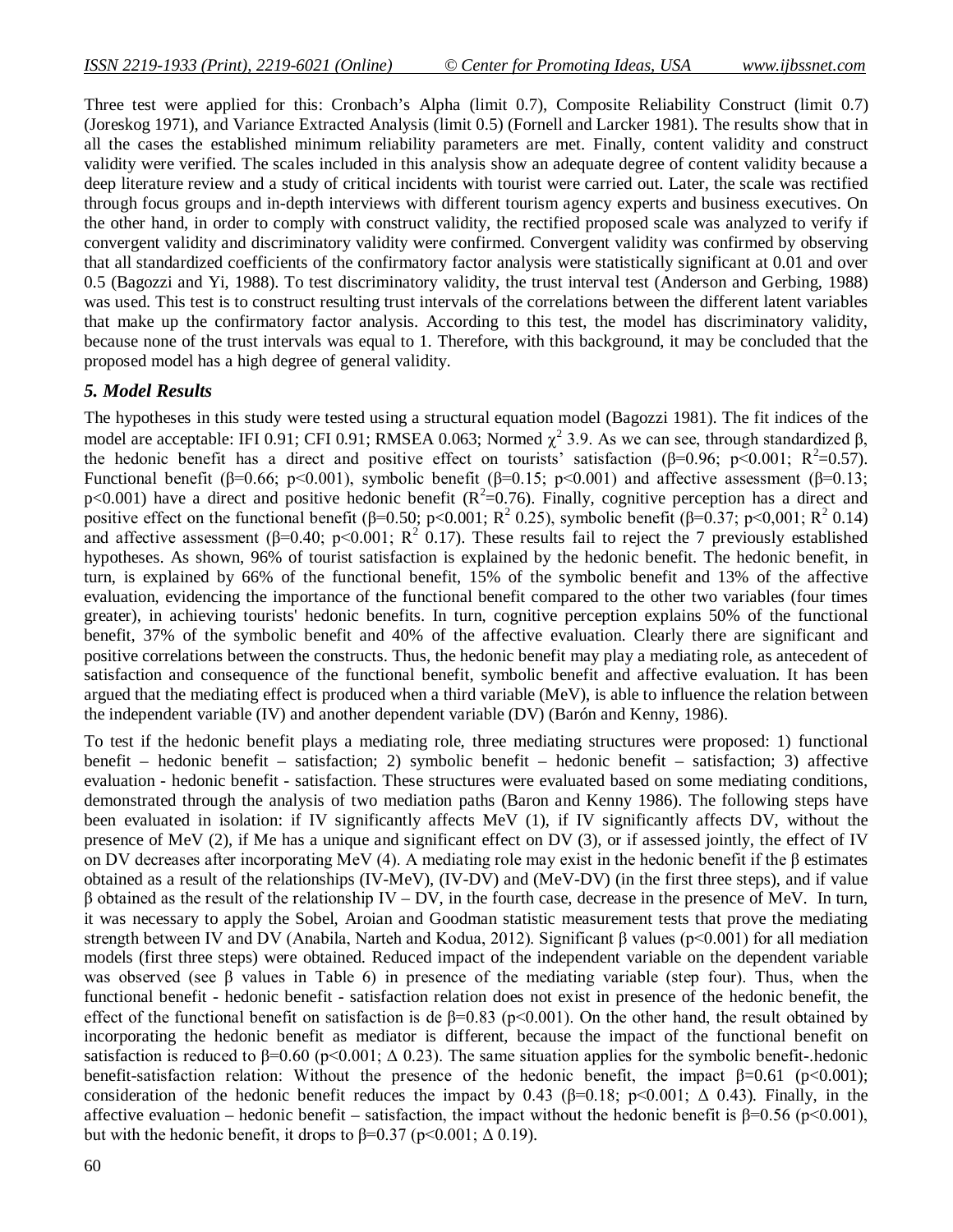Therefore it may be stated that the hedonic benefit absorbs much of the impact of the functional and symbolic benefits, as well as the affective evaluation on satisfaction, evidencing the importance of the mediating role of these relations. The Sobel, Aroian and Goodman statistic measurement tests, with their respective Z values  $\neq 0$ and low associated statistical significance, indicate strong evidence of mediation in the hedonic benefit of the assessed relations. According to the proposed theoretic model, calculations were made of the indirect effects. The indirect effects were produced due to the presence of a third variable in that relationship. The resulting standardized β values, are evidence of the direct and significant impact of the functional and symbolic benefits, as well as the affective assessment on tourist satisfaction at tourist destinations. The hedonic benefit is in the middle, between the indirect relationship between functional benefit-satisfaction, symbolic benefit-satisfaction and affective evaluation-satisfaction. In this case, the mediating effect and the indirect effect occur between a DV and an IV, although this coincidence does not always occur.

### *6. Discussion*

This study has shown that for the tourist, it is important to associate the desired satisfaction in their leisure experiences with the hedonic benefit obtained in the tourist destination. The hedonic benefit plays an important mediating role as an antecedent of satisfaction and perceived consequence of functional, symbolic benefits and emotional evaluation achieved and performed by tourists at the site. Tourists may have the best cognitive perception of the place, however, this becomes irrelevant if they fail to perceive the functional and symbolic benefits of it and even less if the affective evaluation of their stay is negative. For tourists to achieve the desired satisfaction levels at the destination, their leisure experiences must be as pleasant as possible. The state of pleasure could help tourists better connect the perception of functional, symbolic benefits and affective evaluation with satisfaction. In turn, obtaining functional and symbolic benefits and a positive affective evaluation by the tourist will help them better connect cognitive perception of place with the hedonic benefits they obtain from it. For the destination, it would be very useful for tourists to reach the desired level of satisfaction, as they could recommend it to others or return to it. The challenge for the main stakeholders of the tourism industry should be to ensure pleasure for the tourist as a means to achieve their satisfaction with the place. Notwithstanding, the destination must be perceived as a place that provides high standards functional benefits. This is more relevant for tourists than the perception of symbolic benefits and affective evaluation that could be made of the place.

To this end, availability and ease of access to basic facilities offered by the destination are of great help. Environment security provided at the site for participating in recreational events is also very helpful. Thus, the functional benefit becomes the main anchor for obtaining the hedonic benefit. An example would be the case of the city of Viña del Mar, Chile. Not only the combination "sun and sand" would be part of the functional benefit expected by the tourist, but also appearance and hygiene of its food and facilities, availability and ease of access to ATMs and expeditious availability of transportation. Inevitably, destinations are not perceived as places that give symbolic benefits. Therefore, the main stakeholders should know the leisure profile of visitors to make available products and services that will enhance their self-concept. It has been indicated that tourists pay attention to the views of others and thus try to find confirming signals within the destination. For example, the city of Sao Paulo in Brazil is not only characterized as "sun and sand" but also is internationally known for the scenic and cultural attributes of its surroundings. This way, the natural attraction "Pico de Jaragua" or the "Sao Paulo Art Museum" may become valid alternatives for tourists to strengthen their diverse self-concepts. In particular, the place's diversity of attractions will be helpful for tourists to strengthen their own selves through their active participation in leisure activities. In the same sense, it is very important for the destination to succeed in obtaining a positive affective evaluation by the tourist. To this end, it is important to consider that obtaining a positive evaluation, as long as the tourist has a good cognitive perception of the place. Proof of this is the city of Arica (Chile) that along with providing good facilities, an enviable environment and a variety of recreation events for visitors, it is a place that is known for being entertaining, very pleasant, which certainly helps to obtain a better affective evaluation of it. It is also significant that it is perceived that at the place, hedonic benefits are easily obtained, which are the main antecedents of satisfaction. For this, it is necessary for stakeholders to make every effort in taking care of the aesthetic details of the destination and to address both design and shapes to maintain a balance between natural and the man-made environment to help the visual aspect. Similarly, different entertainment amenities that allow tourists to escape the daily routine will be needed. Such is the case of Pucón (Chile) where not only events for distraction and escape from routine are available.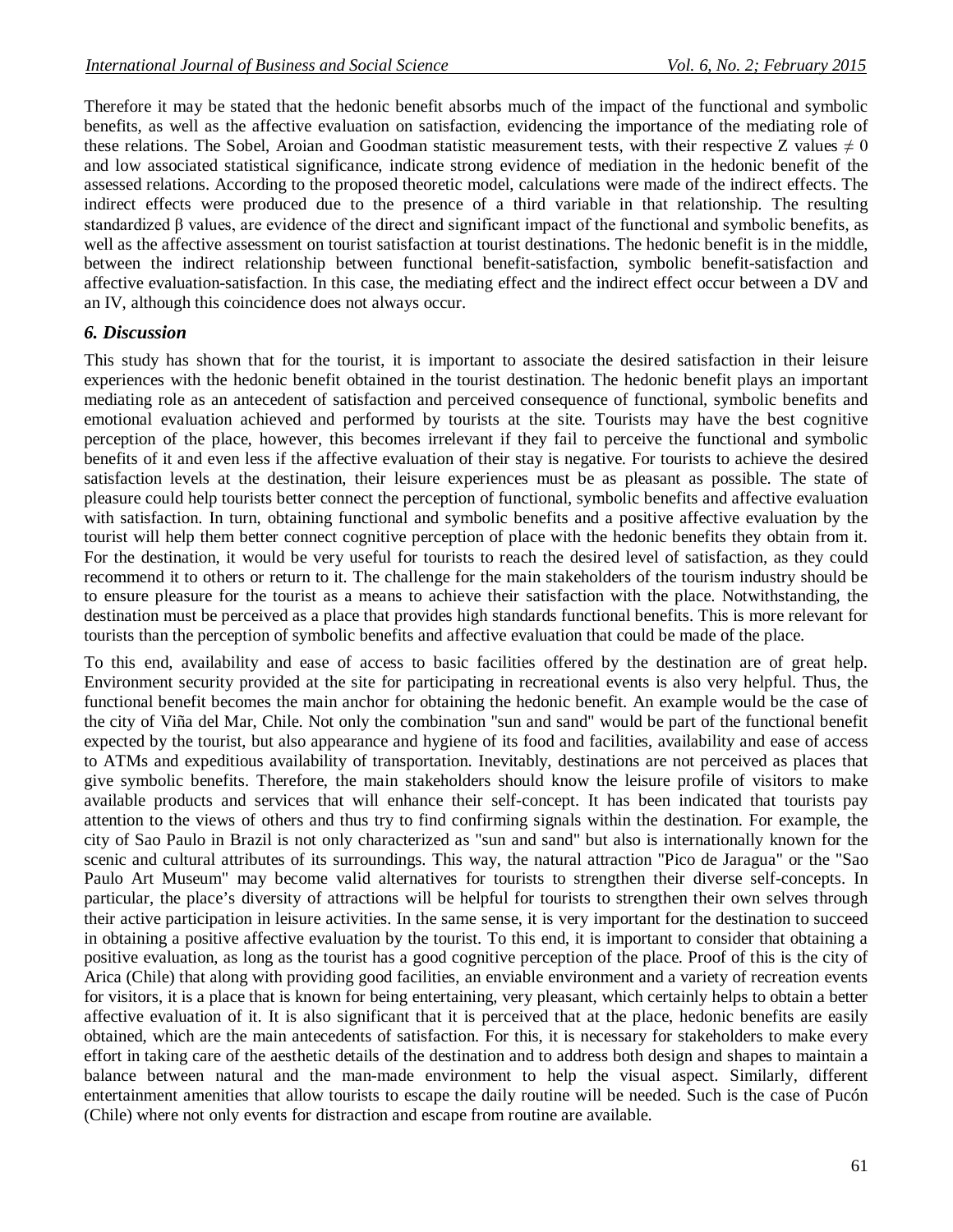In this city, the main public and private stakeholders in the regional tourism industry have made a commendable effort to combine care for the environment with development by harmonizing even taxi cab and public transportation with the environment. From this perspective, this study will serve as input for structural analysis of tourist destination marketing for both local authorities and companies, as the main perceptions that influence the tourist satisfaction during the visit to a tourist destination are disclosed. Tourism marketing strategies should prioritize the features and attributes associated with major products and services offered by the site. It is vitally important for authorities to be able to establish public policies with the mission of supporting destination marketing strategies in this direction. For academics of tourism marketing, this work is an important conceptual point of reference, since the mediating effect of hedonic benefit is evaluated as an antecedent of satisfaction and consequently the functional and symbolic benefits, as well as the affective evaluation. Additionally, the role of cognitive perception as an antecedent of functional and symbolic benefit, and affective evaluation is analyzed. An important limitation of the study is circumscribed to the sample considered for conducting the survey, for example, it does not allow inference of the tourism behavior of families or senior groups. Another limitation is the peculiarity of the geographical area where these surveys are applied (tourist destinations in Chile) that, due to national geographic characteristics, could make it difficult to extrapolate results to other destinations outside this country. This restriction leaves open the possibility for replicating this model elsewhere in the world, mainly in Latin America, to verify the usefulness of the proposed model.

### *7. References*

- Anabila, P., Narteh, B., & Koduah, E. Y. T. (2007). Relationship Marketing Practices andCustomer Loyalty: Evidence from the Banking Industry in Ghana. European Journal of Business and Management, 4, 13, 51 – 62.
- Anderson, J. R., & Bower, G. H. (1974). A propositional theory of recognition memory. Memory and Cognition, 2, 3,  $406 - 412.$
- Anderson, F. C., and Gerbing, D. W. (1988). Structural equation modeling in practice: a review and recommended twostep approach. Psychological Bulletin, 103, 3, 411-423.
- Babin, B. J., and Attaway, J. S. (2000). Atmospheric Affect as a Tool for Creating Value and Gaining Share of Customer. Journal of Business Research, 49, 91 – 99.
- Babin, L., and Darden, W. R. (1995). Consumer Self-Regulation in a Retail Environment. Journal of Retailing, 71, 1: 47-70.
- Babin, B. J., Darden, W. R. and Griffin, M. (1994). Work and/or Fun: Measuring Hedonic and Utilitarian Shopping Value. Journal of Consumer Research, 20, 644-656.
- Babin, B. J., Chebat, J. C. and Michon, R. (2004). Perceived appropriateness and its effect on quality, affect and behavior. Journal of Retailing and Consumer Services, 11, 287 – 298.
- Babin, B. J., Lee, Y. K., Kim, E. J. and Griffin, M. (2005). Modeling Consumer Satisfaction and Word of mouth: restaurant patronage in Korea. The Journal of Services Marketing, 19, 3, 133 – 139.
- Bagozzi, R. P. (1981). Attitudes, intentions, and behavior: A test of some key hypotheses. Journal of Personality and Social Psychology, 41, 4, 607 – 627.
- Bagozzi, R., and Yi, Y. (1988). On the evaluation of structural equation models. Journal of Marketing Science, 6, 1, 74- 94.
- Baker, D. A., and Crompton, J. L. (2000). Quality, Satisfaction Behavioral Intentions, Annals of Tourism Research, 27, 3, 785 – 804.
- Baloglu, S., and Brinberg, D. (1997). Affective Images of Tourism Destinations. Journal of

Travel Research, 35, 4, 11-15.

- Baloglu, S., and McCleary, K. W. (1999). A model of Destination Image Formation. Annals of Tourism Research, 26, 4, 868-897.
- Baron, R. M., and Kenny, D. (1986). The Moderator– Mediator Variable Distinction in Social Psychological Research: Conceptual, Strategic, and Statistical Considerations. Journal of Personality and Social Psycholog, 51, 6, 1173 – 1182.
- Bassi, F., and Guido, G. (2006). Measuring customer satisfaction: from product performance to consumption experience. Journal of Consumer Satisfaction, Dissatisfaction and Complaining Behavior, 19, 76 – 88.
- Beerli, A., and Martín, J. D. (2004). Factors Influencing Destination Image. Annals of Tourism Research, 31, 3, 657- 681.
- Bigné, J. E., Sánchez, M. I. and Sánchez, J. (2001). Tourism Image, Evaluation Variables and After Purchase Behavior: Inter-relationship. Tourism Management, 22, 607 – 616.
- Buhalis, D. (2000). Marketing the Competitive Destination of the Future. Tourism Management, 21, 1, 97-116.

62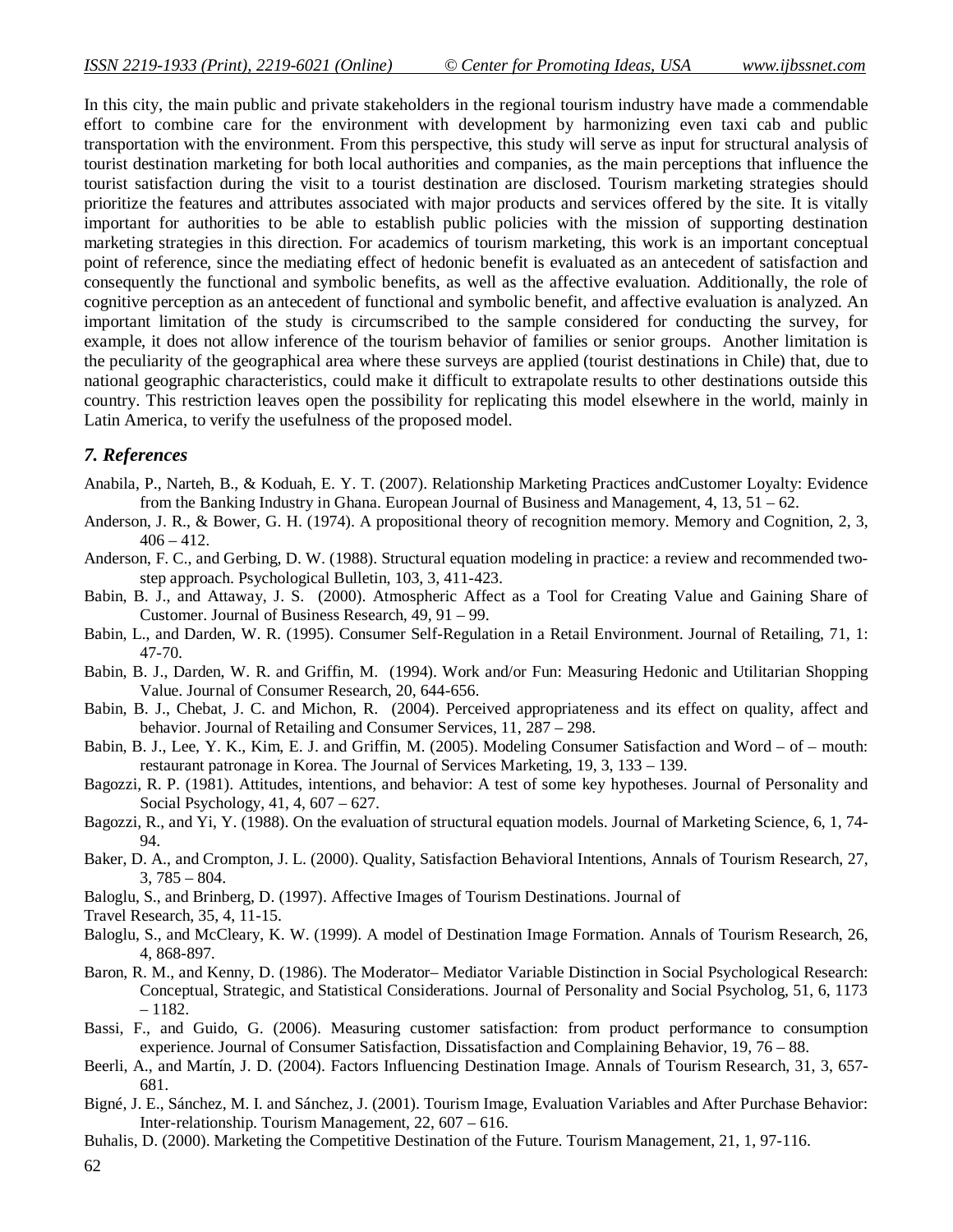- Chen, Ch., and Tsai, D. Ch. (2007). How destination image and evaluative factors affect behavioral intentions? Tourism Management, 28, 1115 – 1122.
- Chi, G.Q.C., and Qu, H. (2008). Examining the structural relationships of destination image, tourist satisfaction and destination loyalty: An integrated approach. Tourism Management, 9, 4, 624 – 636.
- Chitturi, R., Raghunathan, R. and Mahajan, V. (2008). Delight by Design: The Role of Hedonic versus Utilitarian Benefits. Journal of Marketing, 72, 48-63.
- Chon, K. S. (1989). Understanding recreational traveler`s motivation, attitude and satisfaction. Tourism Review, 44, 1,  $3 - 7.$
- Churchill Jr., G., A., and Surprenant, C. (1982). An investigation into the determinants of customer satisfaction. Journal of Marketing Research, 19, 491 – 504.
- Deng, S., and Dart, J. (1994). Measuring market orientation: a multi-factor, multi-item approach. Journal of Marketing Management, 10, 725-742.
- De Wulf, K., and Odekerken-Schröder, G. (2003). Assessing the impact of a retailer's relationship efforts on consumer' attitudes and behaviour. Journal of Retailing and Consumer Services, 10, 2, 95-108.
- Dhar, R., and Wertenbroch, K. (2000). Consumer choice between hedonic and utilitarian goods. Journal of marketing research,37, 1, 60-71.
- Fornell, C., and Larcker, F. (1981). Structural Equation Models with Unobservable Variables and Measurement Error: Algebra and Statistics. Journal of Marketing Research, 18, 382– 388.
- Gallarza, M. G., and Saura, I. G. (2006). Value dimensions, perceived value, satisfaction and royalty: an investigation of university students` travel behaviour. Tourism Management, 27, 437–452.
- Gartner, W. C. (1993). Image Formation Process. Journal of Travel and Tourism Marketing, 2, 2/3, 191 215.
- Goossens, C. (2000). Tourism Information and Pleasure Motivation. Annals of Tourism Research, 27, 2, 301 321.
- Greenwald, A. G., and Pratkanis, A. R. (1984). The Self. In S. Wyer and T.K. Srull. (Eds.), Handbook of Social Cognition (pp. 129 – 178). Hillsdale, NJ: Erlbaum.
- Hair, J.F. J. R., Anderson, R. E., Tatham, R. L., and Black, W. C. (1988). Multivariate data analysis, (5th edition). Prentice Hall.
- Hirschman, E. C., and Holbrook, M. B. (1982). Hedonic Consumption: Emerging Concepts, Methods and Propositions. American Marketing Association, 46, 3, 92 – 101.
- Holbrook, M. B., and Hirschman, E. C. (1982). The Experiential Aspects of Consumption: Consumer Fantasies, Feelings, and Fun. Journal of Consumer Research, 9, 2, 132 – 140.
- Hong, S., Kim, J., Jang, H. and Lee, S. (2006). The roles of categorization, affective image and constraints on destination choice: An application of the NMNL model. Tourism Management, 27, 750 – 761.
- Hosany, S., and Gilbert, D. (2010). Measuring Tourists` Emotional Experiences Howard Hedonic Holiday Destinations. Journal of Travel Research, 49, 4, 513 – 526.
- Jöreskog, K. G. (1971). Simultaneous Factor Analysis in Several Populations. Psychometrika, 36, 4, 09 426.
- Jöreskog, K. G., and Sörbom, D. (1993). New feature in LISREL 8. Chicago: Scientific Software.
- Khan, U., Dhar, R. and Wertenbroch, K. (2004). A Behavioral Decision Theoretic Perspective on Hedonic and Utilitarian Choice. Chapter in Inside Consumption: Frontiers of Research on Consumer Motives, Goals, and Desires (Ed.) S. Ratneshwar and David Glen Mick.
- Kim, J., Forsythe, S., Gu, Q. and Moon, S. J. (2002). Cross-Cultural consumer values, needs and purchase behavior. The Journal of Consumer Marketing, 19, 6, 481-502.
- Kozak, M., and Rimmington, M. (2000). Tourist satisfaction with Mallorca, Spain, as an off-season holiday destination. Journal of Travel Research, 38, 1, 260 – 269.
- Ladhari, R. (2006). The movie experience: A revised approach to determinants of satisfaction. Journal of Business Research, 60, 454 – 462.
- Larwood, L., Falbe, C., Kriger, M. and Miesing, P. (1995). Structure and meaning of organizational vision. Academy of Management Journal, 38, 3, 740-769.
- Lichtenstein, D. R., Netemaeyer, R. G., Burton, S. (1990). Distinguishing coupon pronenessfrom value coscioudness: An acquisition – transaction utility thepty perspective, Journal ofMarketing, 54, 54-67.
- Lin, Ch.H., Morais, D. B., Kerstetter, D. L. and Hou, J. S. (2007). Examining the Role of Cognitive and Affective Image in Predicting Choice Across Natural, Developed, and Theme – Park Destinations. Journal of Travel Research, 46, 183 – 194.
- Litvin, S. W., and Kar, K. H. (2003). Individualism/collectivism as a moderating factor to the self-image congruity concept. Journal of Vacation Marketing, 10, 1: 23 – 32.
- Mathwick, C. H., Malhotra, N. and Rigdon, E. (2001). Experiential value: conceptualization, measurement and application in the catalog and Internet shopping environment. Journal of Retailing, 77, 39-56.